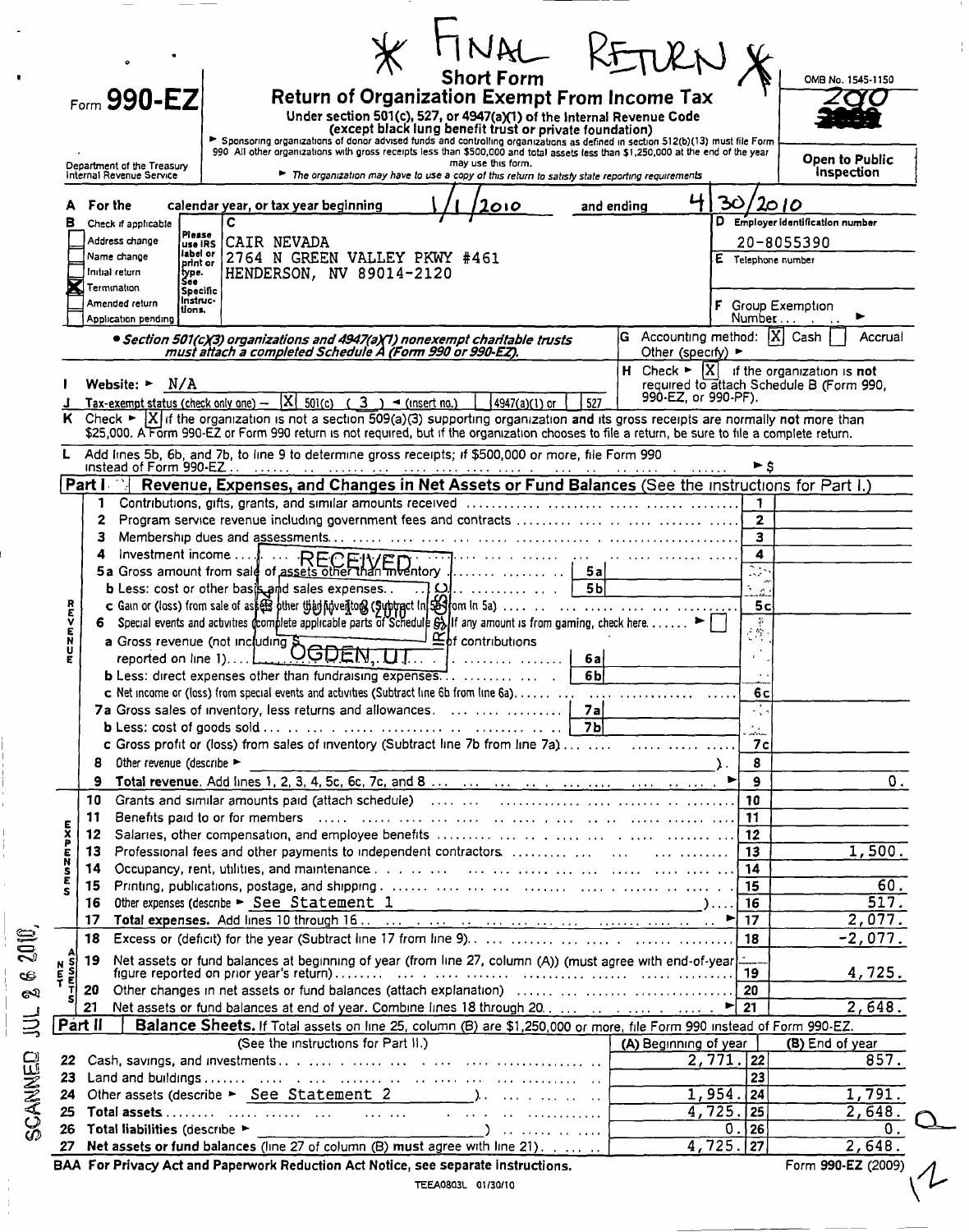|     | $\mathbf{r}$                                                                                                                                                                                                          |                                                                                           |                                               |                                                                             |               |                                                                                                        |
|-----|-----------------------------------------------------------------------------------------------------------------------------------------------------------------------------------------------------------------------|-------------------------------------------------------------------------------------------|-----------------------------------------------|-----------------------------------------------------------------------------|---------------|--------------------------------------------------------------------------------------------------------|
|     | Form 990-EZ (2009) CAIR NEVADA<br>Statement of Program Service Accomplishments (See the instructions.)<br>Part III                                                                                                    |                                                                                           |                                               |                                                                             |               | 20-8055390<br>Page 2                                                                                   |
|     | What is the organization's primary exempt purpose? TO FOSTER AMERICAN AND ISLAMIC RELATIONSHIPS                                                                                                                       |                                                                                           |                                               |                                                                             |               | <b>Expenses</b>                                                                                        |
|     |                                                                                                                                                                                                                       |                                                                                           |                                               |                                                                             |               | (Required for section<br>501(c)(3) and (4)<br>organizations and section<br>4947(a)(1) trusts; optional |
|     | Describe what was achieved in carrying out the organization's exempt purposes. In a clear and concise manner, describe the services provided, the number of persons benefited, or other relevant information for each |                                                                                           |                                               |                                                                             |               |                                                                                                        |
| 28  | program title.<br>TO FOSTER IMPROVED RELATIONSHIPS BETWEEN AMERICAN AND ISLAM                                                                                                                                         |                                                                                           |                                               |                                                                             |               | for others')                                                                                           |
|     |                                                                                                                                                                                                                       |                                                                                           |                                               |                                                                             |               |                                                                                                        |
|     |                                                                                                                                                                                                                       |                                                                                           |                                               |                                                                             |               |                                                                                                        |
|     | (Grants \$                                                                                                                                                                                                            | ) If this amount includes foreign grants, check here ▶                                    |                                               |                                                                             | 28a           |                                                                                                        |
| 29  |                                                                                                                                                                                                                       |                                                                                           |                                               |                                                                             |               |                                                                                                        |
|     |                                                                                                                                                                                                                       |                                                                                           |                                               |                                                                             |               |                                                                                                        |
|     |                                                                                                                                                                                                                       |                                                                                           |                                               |                                                                             |               |                                                                                                        |
|     | (Grants \$                                                                                                                                                                                                            | ) If this amount includes foreign grants, check here   ▶                                  |                                               |                                                                             | 29a           |                                                                                                        |
| 30  |                                                                                                                                                                                                                       |                                                                                           |                                               |                                                                             |               |                                                                                                        |
|     |                                                                                                                                                                                                                       |                                                                                           |                                               |                                                                             |               |                                                                                                        |
|     |                                                                                                                                                                                                                       |                                                                                           |                                               |                                                                             |               |                                                                                                        |
|     | (Grants \$                                                                                                                                                                                                            | ) If this amount includes foreign grants, check here                                      |                                               |                                                                             | 30a           |                                                                                                        |
| 31. | Other program services (attach schedule).                                                                                                                                                                             |                                                                                           | .                                             |                                                                             |               |                                                                                                        |
|     | (Grants \$                                                                                                                                                                                                            | ) If this amount includes foreign grants, check here contained and contained the state of |                                               |                                                                             | 31a           |                                                                                                        |
|     |                                                                                                                                                                                                                       |                                                                                           |                                               | ►                                                                           | 32            |                                                                                                        |
|     | List of Officers, Directors, Trustees, and Key Employees. List each one even if not compensated. (See the instrs.)<br>Part IV                                                                                         |                                                                                           |                                               |                                                                             |               |                                                                                                        |
|     | (a) Name and address                                                                                                                                                                                                  | (b) Title and average hours<br>per week devoted<br>to position                            | (c) Compensation (If<br>not paid, enter -0-.) | (d) Contributions to<br>employee benefit plans and<br>deferred compensation |               | (e) Expense account<br>and other allowances                                                            |
|     | MOHAMAD JADID                                                                                                                                                                                                         | President                                                                                 | $\mathbf 0$ .                                 |                                                                             | 0.            | 0.                                                                                                     |
|     | 3263 E WARM SPRINGS RD                                                                                                                                                                                                |                                                                                           |                                               |                                                                             |               |                                                                                                        |
|     | LAS VEGAS, NV 89120                                                                                                                                                                                                   |                                                                                           |                                               |                                                                             |               |                                                                                                        |
|     | SAMIR MOKADDEM                                                                                                                                                                                                        | Treasurer                                                                                 | 0.                                            |                                                                             | 0.            | 0.                                                                                                     |
|     | 3263 E WARM SPRINGS                                                                                                                                                                                                   |                                                                                           |                                               |                                                                             |               |                                                                                                        |
|     | LAS VEGAS, NV 89120                                                                                                                                                                                                   |                                                                                           |                                               |                                                                             |               |                                                                                                        |
|     | ALYA SUBA                                                                                                                                                                                                             | Secretary                                                                                 | 0.                                            |                                                                             | $\mathbf 0$ . | 0.                                                                                                     |
|     | 3263 E WARM SPRINGS RD                                                                                                                                                                                                |                                                                                           |                                               |                                                                             |               |                                                                                                        |
|     | LAS VEGAS, NV 89120                                                                                                                                                                                                   |                                                                                           |                                               |                                                                             |               |                                                                                                        |
|     |                                                                                                                                                                                                                       |                                                                                           |                                               |                                                                             |               |                                                                                                        |
|     |                                                                                                                                                                                                                       |                                                                                           |                                               |                                                                             |               |                                                                                                        |
|     |                                                                                                                                                                                                                       |                                                                                           |                                               |                                                                             |               |                                                                                                        |
|     |                                                                                                                                                                                                                       |                                                                                           |                                               |                                                                             |               |                                                                                                        |
|     |                                                                                                                                                                                                                       |                                                                                           |                                               |                                                                             |               |                                                                                                        |
|     |                                                                                                                                                                                                                       |                                                                                           |                                               |                                                                             |               |                                                                                                        |
|     |                                                                                                                                                                                                                       |                                                                                           |                                               |                                                                             |               |                                                                                                        |
|     |                                                                                                                                                                                                                       |                                                                                           |                                               |                                                                             |               |                                                                                                        |
|     |                                                                                                                                                                                                                       |                                                                                           |                                               |                                                                             |               |                                                                                                        |
|     |                                                                                                                                                                                                                       |                                                                                           |                                               |                                                                             |               |                                                                                                        |
|     |                                                                                                                                                                                                                       |                                                                                           |                                               |                                                                             |               |                                                                                                        |
|     |                                                                                                                                                                                                                       |                                                                                           |                                               |                                                                             |               |                                                                                                        |
|     |                                                                                                                                                                                                                       |                                                                                           |                                               |                                                                             |               |                                                                                                        |
|     |                                                                                                                                                                                                                       |                                                                                           |                                               |                                                                             |               |                                                                                                        |
|     |                                                                                                                                                                                                                       |                                                                                           |                                               |                                                                             |               |                                                                                                        |
|     |                                                                                                                                                                                                                       |                                                                                           |                                               |                                                                             |               |                                                                                                        |
|     |                                                                                                                                                                                                                       |                                                                                           |                                               |                                                                             |               |                                                                                                        |
|     |                                                                                                                                                                                                                       |                                                                                           |                                               |                                                                             |               |                                                                                                        |
|     |                                                                                                                                                                                                                       |                                                                                           |                                               |                                                                             |               |                                                                                                        |
|     |                                                                                                                                                                                                                       |                                                                                           |                                               |                                                                             |               |                                                                                                        |
|     |                                                                                                                                                                                                                       |                                                                                           |                                               |                                                                             |               |                                                                                                        |
|     |                                                                                                                                                                                                                       |                                                                                           |                                               |                                                                             |               |                                                                                                        |
|     |                                                                                                                                                                                                                       |                                                                                           |                                               |                                                                             |               |                                                                                                        |
|     |                                                                                                                                                                                                                       |                                                                                           |                                               |                                                                             |               |                                                                                                        |
|     |                                                                                                                                                                                                                       |                                                                                           |                                               |                                                                             |               |                                                                                                        |
|     |                                                                                                                                                                                                                       |                                                                                           |                                               |                                                                             |               |                                                                                                        |
|     |                                                                                                                                                                                                                       |                                                                                           |                                               |                                                                             |               |                                                                                                        |

L

 $\ddot{\phantom{a}}$ 

J.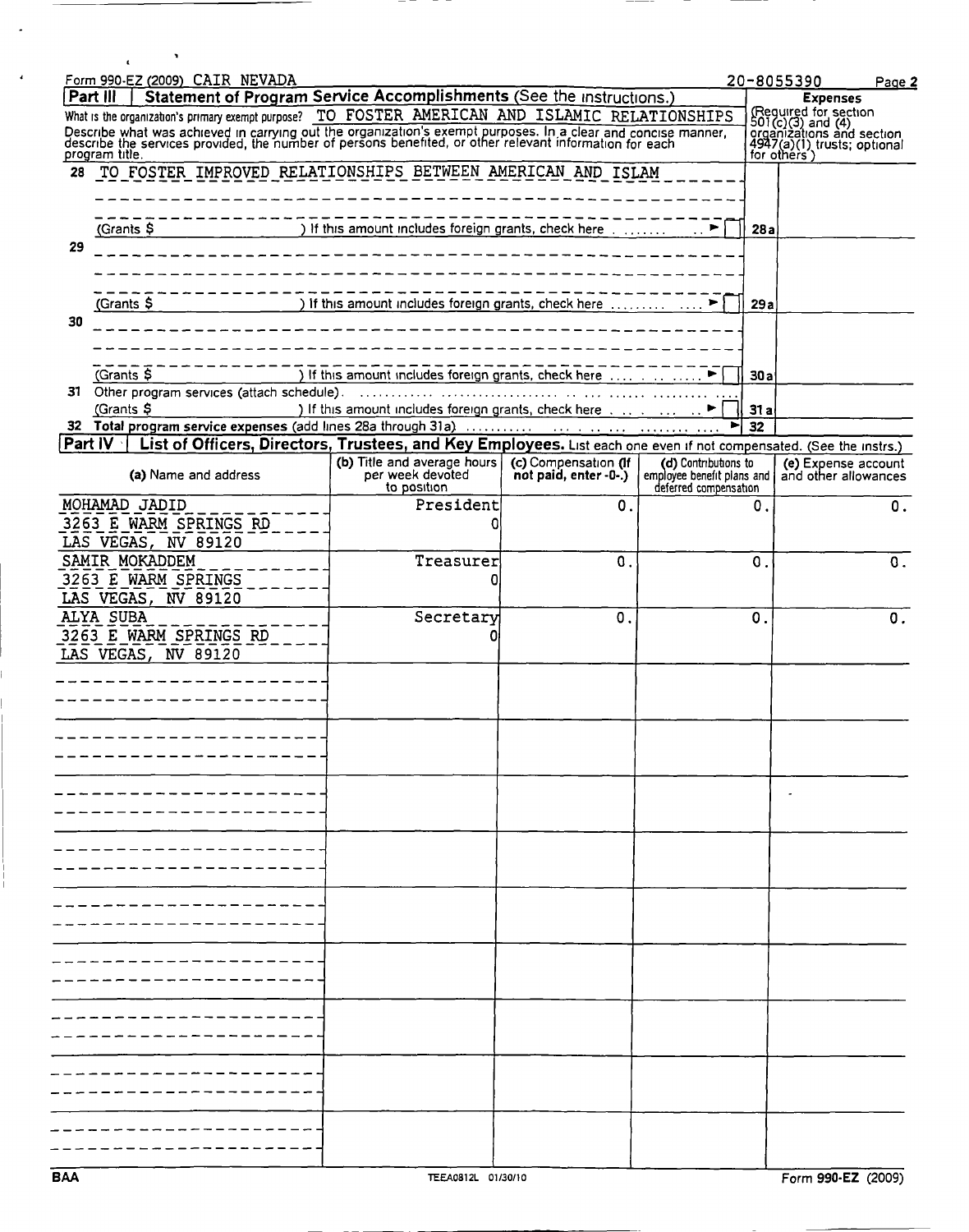|    | Form 990-EZ (2009) CAIR NEVADA<br>20-8055390                                                                                                                                                                                                                                                                                                                                                                                                   |                                    |            |                            |
|----|------------------------------------------------------------------------------------------------------------------------------------------------------------------------------------------------------------------------------------------------------------------------------------------------------------------------------------------------------------------------------------------------------------------------------------------------|------------------------------------|------------|----------------------------|
|    | Other Information (Note the statement requirements in the instrs for Part V.)<br>i Part V                                                                                                                                                                                                                                                                                                                                                      | See Statement                      |            | Page 3<br>3                |
|    |                                                                                                                                                                                                                                                                                                                                                                                                                                                |                                    |            | Yes No                     |
|    | 33 Did the organization engage in any activity not previously reported to the IRS? If 'Yes,' attach a detailed description of                                                                                                                                                                                                                                                                                                                  | 33                                 |            |                            |
|    | 34 Were any changes made to the organizing or governing documents? If 'Yes,' attach a conformed copy of the changes                                                                                                                                                                                                                                                                                                                            | 34                                 |            | X<br>$\overline{\text{x}}$ |
| 35 | If the organization had income from business activities, such as those reported on lines 2, 6a, and 7a (among others), but not reported on Form 990-T,<br>attach a statement explaining why the organization did not report the income on Form 990-T.                                                                                                                                                                                          |                                    |            |                            |
|    | a Did the organization have unrelated business gross income of \$1,000 or more or was it subject to section 6033(e) notice,                                                                                                                                                                                                                                                                                                                    | 35a                                |            | X.                         |
|    | 36 Did the organization undergo a liquidation, dissolution, termination, or significant disposition of net assets during the                                                                                                                                                                                                                                                                                                                   | 35 <sub>b</sub>                    |            |                            |
|    |                                                                                                                                                                                                                                                                                                                                                                                                                                                | 36<br>$\Omega$ .                   |            | X                          |
|    | 37 a Enter amount of political expenditures, direct or indirect, as described in the instructions $\blacktriangleright$ 37 a                                                                                                                                                                                                                                                                                                                   | 37b                                |            | X                          |
|    | 38 a Did the organization borrow from, or make any loans to, any officer, director, trustee, or key employee or were<br>any such loans made in a prior year and still outstanding at the end of the period covered by this return?                                                                                                                                                                                                             | $\frac{1}{2}$ $\frac{1}{2}$<br>38a |            | ுர<br>$\mathbf x$          |
|    | <b>b</b> If 'Yes,' complete Schedule L, Part II and enter the total                                                                                                                                                                                                                                                                                                                                                                            | N/A                                |            |                            |
|    | 39 Section 501(c)(7) organizations. Enter:                                                                                                                                                                                                                                                                                                                                                                                                     |                                    |            |                            |
|    | b Gross receipts, included on line 9, for public use of club facilities     39b                                                                                                                                                                                                                                                                                                                                                                | N/A<br>N/A                         |            |                            |
|    | 40 a Section 501(c)(3) organizations. Enter amount of tax imposed on the organization during the year under:                                                                                                                                                                                                                                                                                                                                   |                                    |            |                            |
|    | section 4911 > $0.$ ; section 4912 > $0.$ $0.$ $\leq$ 0.; section 4955 >                                                                                                                                                                                                                                                                                                                                                                       | $\mathbf{0}$ .                     |            |                            |
|    | b Section 501(c)(3) and 501(c)(4) organizations. Did the organization engage in any section 4958 excess benefit<br>transaction during the year or is it aware that it engaged in an excess benefit transaction with a disqualified person in a<br>prior year, and that the transaction has not been reported on any of the organization's prior Form                                                                                           | 40 <sub>b</sub>                    |            | X                          |
|    | c Section 501(c)(3) and 501(c)(4) organizations. Enter amount of tax imposed on organization<br>managers or disqualified persons during the year under sections 4912, 4955, and 4958.                                                                                                                                                                                                                                                          | О.                                 |            |                            |
|    | d Section 501(c)(3) and 501(c)(4) organizations. Enter amount of tax on line 40c reimbursed<br>by the organization $\ldots$ . $\ldots$ . $\ldots$ . $\ldots$ . $\ldots$ . $\ldots$ . $\ldots$ . $\ldots$ . $\ldots$ . $\ldots$                                                                                                                                                                                                                 | 0.<br>tije<br>Vee                  |            |                            |
|    | e All organizations. At any time during the tax year, was the organization a party to a prohibited tax                                                                                                                                                                                                                                                                                                                                         | 40 <sub>e</sub>                    |            | X                          |
|    | 41 List the states with which a copy of this return is filed $\blacktriangleright$ None                                                                                                                                                                                                                                                                                                                                                        |                                    |            |                            |
|    | 42 a The organization's<br>MOHAMAD JADID<br>books are in care of $\blacktriangleright$<br>Telephone no. ►<br>Located at > 3263 E WARM SPRINGS RD LAS VEGAS NV<br>$2IP + 4$ $\triangleright$ 89120                                                                                                                                                                                                                                              |                                    |            |                            |
|    | <b>b</b> At any time during the calendar year, did the organization have an interest in or a signature or other authority over a financial account in a foreign country (such as a bank account, securities account, or other finan<br>If 'Yes,' enter the name of the foreign country: ▶<br><u> 1950 - Jan Barat, martin de la conte</u>                                                                                                      | 42 b                               | <b>Yes</b> | No<br>X                    |
|    | See the instructions for exceptions and filing requirements for Form TD F 90-22.1, Report of a Foreign Bank and Financial Accounts.<br>c At any time during the calendar year, did the organization maintain an office outside of the U.S.?.<br>if 'Yes,' enter the name of the foreign country: $\blacktriangleright$<br><u> 1980 - Jan James James James James James James James James James James James James James James James James J</u> | 42 <sub>c</sub>                    |            | X                          |
|    | 43 Section 4947(a)(1) nonexempt charitable trusts filing Form 990-EZ in lieu of Form 1041 - Check here<br>$\blacktriangleright$ 43<br>and enter the amount of tax-exempt interest received or accrued during the tax year                                                                                                                                                                                                                      |                                    | <b>Yes</b> | N/A<br>N/A<br>No.          |
| 44 | Did the organization maintain any donor advised funds? If 'Yes,' Form 990 must be completed instead                                                                                                                                                                                                                                                                                                                                            | 44                                 |            | X                          |

 $\hspace{1.5cm} \longrightarrow \hspace{1.5cm}$ 

| <b>BAA</b> | TEEA0812L 01/30/10                                                                                                                                                              | Form 990-EZ (2009) |  |
|------------|---------------------------------------------------------------------------------------------------------------------------------------------------------------------------------|--------------------|--|
|            | A5 Is any related organization a controlled entity of the organization within the meaning of section 512(b)(13)? If 'Yes,'<br>Form 990 must be completed instead of Form 990-EZ |                    |  |

 $\bar{\epsilon}$ 

ä,

 $\zeta$ 

 $\sim$   $\sim$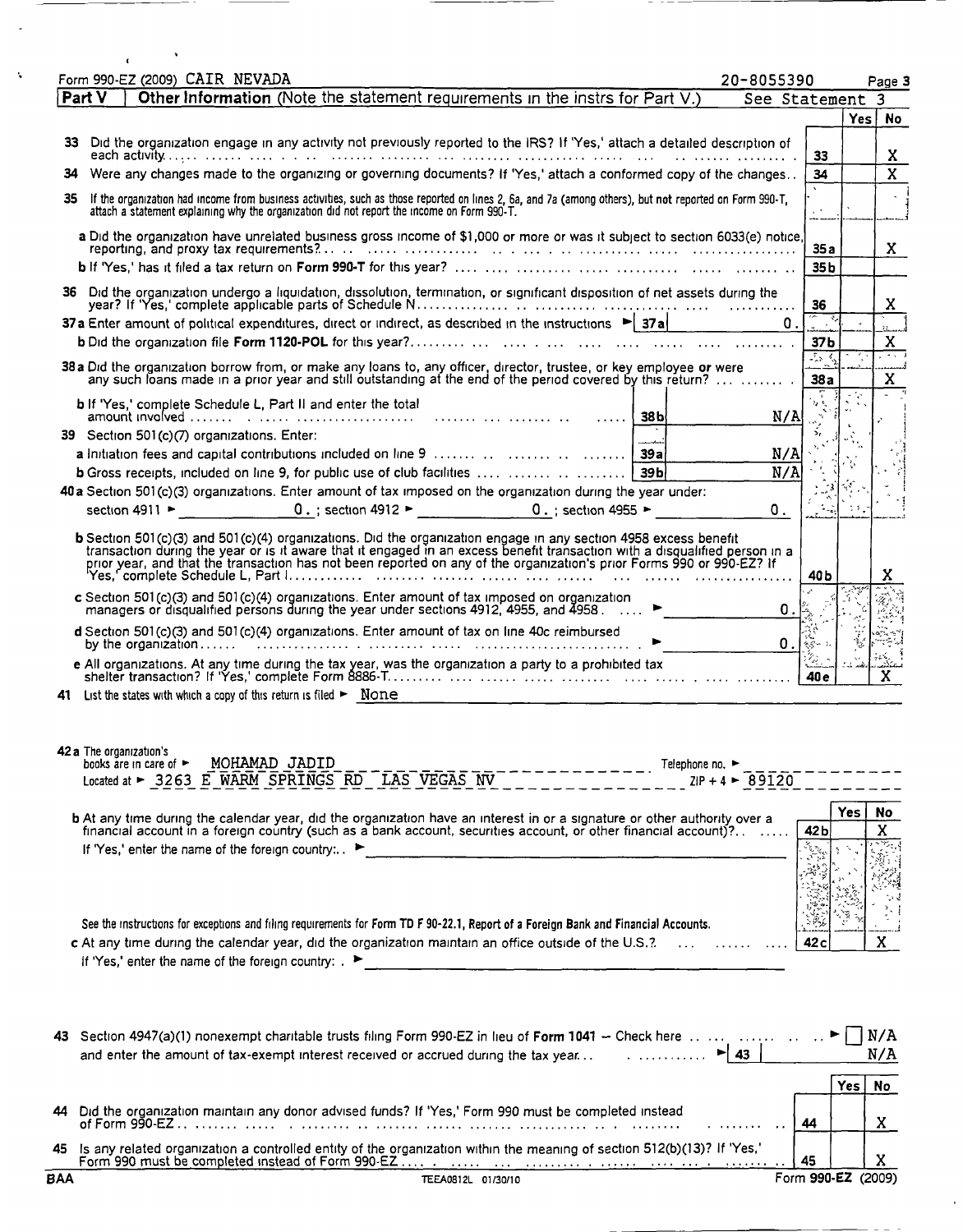#### Form 990-EZ (2009) CAIR NEVADA 20-8055390 Page <sup>4</sup>

 $\lambda$ 

Part VI ] Section 501(c)(3) organizations and section 4947(a)(1) nonexempt charitable trusts only. All section 501 (c)(3) organizations and section 4947(a)(1) nonexempt charitable trusts must answer questions 46-49b and complete the tables for lines 50 and 51.

|  |  | Yes l | No. |
|--|--|-------|-----|
|  |  |       |     |
|  |  |       |     |
|  |  |       |     |
|  |  |       |     |
|  |  |       |     |

50 Complete this table for the organization's five highest compensated employees (other than officers, directors, trustees and key<br>Comployees) who each received more than \$100,000 of compensation from the organization. If

| (b) Title and average<br>hours per week<br>devoted to position | (d) Contributions to employee<br>benefit plans and<br>deferred compensation | (e) Expense<br>account and<br>other allowances |
|----------------------------------------------------------------|-----------------------------------------------------------------------------|------------------------------------------------|
|                                                                |                                                                             |                                                |
|                                                                |                                                                             |                                                |
|                                                                |                                                                             |                                                |
|                                                                |                                                                             |                                                |
|                                                                |                                                                             |                                                |
|                                                                | (c) Compensation                                                            |                                                |

f Total number of other employees paid over  $$100,000\dots$ .

51 Complete this table for the organization's five highest compensated independent contractors who each'recelved more than \$100,000 of compensation from the organization If there is none, enter 'None.'

|      | (a) Name and address of each independent contractor paid more than \$100,000 | (b) Type of service | (c) Compensation |
|------|------------------------------------------------------------------------------|---------------------|------------------|
| None | _________________________                                                    |                     |                  |
|      |                                                                              |                     |                  |
|      |                                                                              |                     |                  |
|      |                                                                              |                     |                  |
|      |                                                                              |                     |                  |
|      |                                                                              |                     |                  |
|      |                                                                              |                     |                  |
|      |                                                                              |                     |                  |

d Total number of other independent contractors each receiving over

| Sign<br>Here          | Under penalties of perjury, I declare that I have examined this return, including ad<br>Declaration of preparer (other than officer) is based of<br>true, correct, and complete<br>ymhd<br>Signature of officer<br>SAMIR MOKADOGAN<br>Type or print name and title |
|-----------------------|--------------------------------------------------------------------------------------------------------------------------------------------------------------------------------------------------------------------------------------------------------------------|
| Paid<br>Pre-          | Preparer's<br>signature                                                                                                                                                                                                                                            |
| parer's<br><b>Use</b> | Healey, CPA Ltd.<br><del>Tau</del> ł<br>Firm's name Yor<br>yours if self-<br><del>3263</del> E <del>ast</del> Warm Springs Road<br>employed),                                                                                                                      |
| Only                  | address, and<br>Las Vegas, NV 89120<br>$ZIP + 4$                                                                                                                                                                                                                   |
|                       | May the IRS discuss this return with the preparer shown above? See inst                                                                                                                                                                                            |
| <b>BAA</b>            |                                                                                                                                                                                                                                                                    |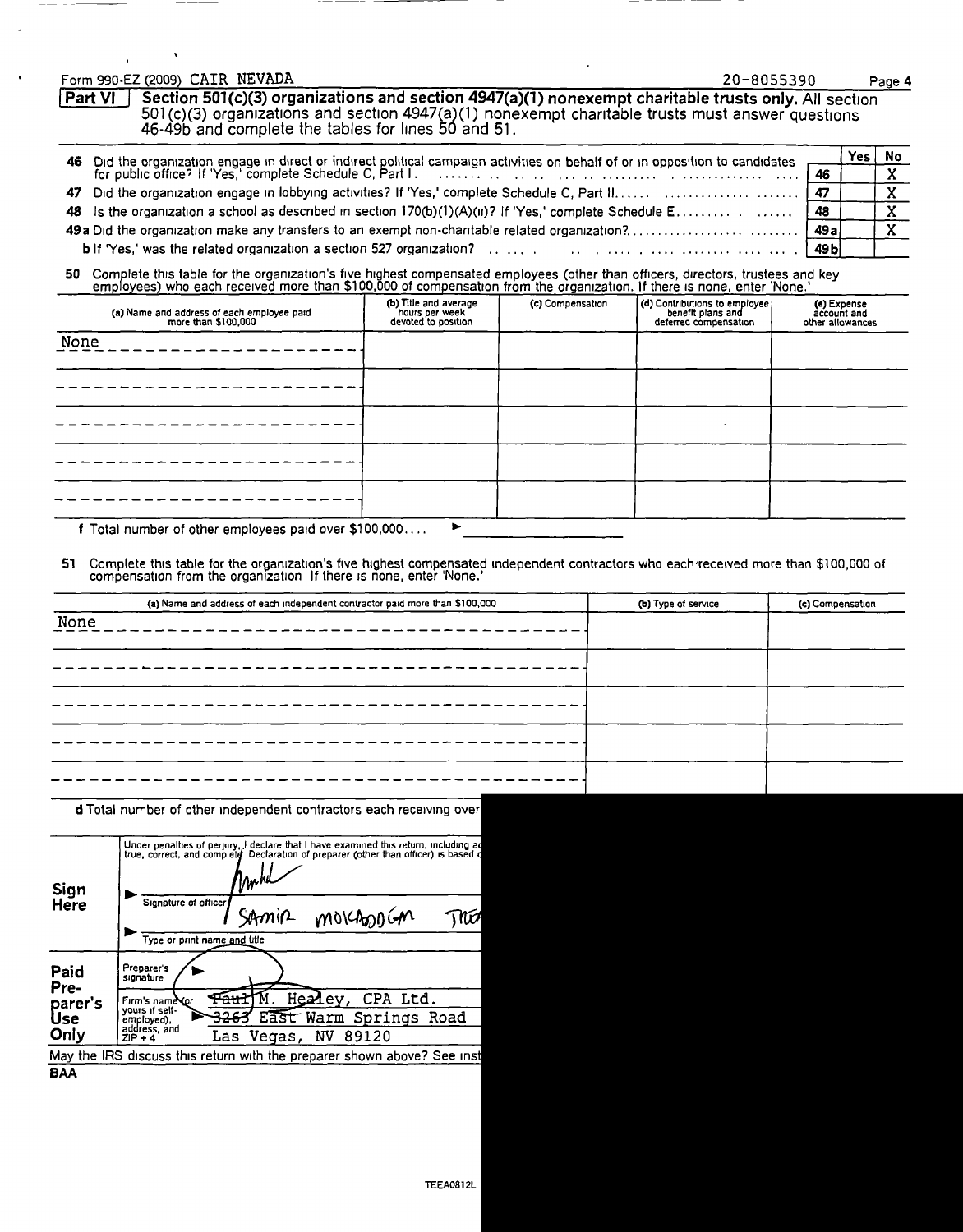$\ddot{\phantom{0}}$ SCHEDULE A (Form 990 or 990-EZ)

 $\frac{1}{\sqrt{2}}$  $\begin{array}{c} \hline \end{array}$ 

-- --

# Public Charity Status and Public Support

Complete if the organization is a section 501(c)(3) organization or a section 4947(a)(1)<br>nonexempt charitable trust.

| OMB No 1545-0047 |
|------------------|
| 2009             |

Open to Public Inspection

|        | Department of the Treasury<br>Internal Revenue Service |                                                                                                                                                                                                                                                                                                                                                                                                                                                                                      | Attach to Form 990 or Form 990-EZ. See separate instructions.                                        |                                               |                                                                                     |     |                                                    |                                            |                                              |                                      | <b>Inspection</b> |
|--------|--------------------------------------------------------|--------------------------------------------------------------------------------------------------------------------------------------------------------------------------------------------------------------------------------------------------------------------------------------------------------------------------------------------------------------------------------------------------------------------------------------------------------------------------------------|------------------------------------------------------------------------------------------------------|-----------------------------------------------|-------------------------------------------------------------------------------------|-----|----------------------------------------------------|--------------------------------------------|----------------------------------------------|--------------------------------------|-------------------|
|        | Name of the organization                               |                                                                                                                                                                                                                                                                                                                                                                                                                                                                                      |                                                                                                      |                                               |                                                                                     |     |                                                    |                                            |                                              | Employer identification number       |                   |
|        | CAIR NEVADA                                            |                                                                                                                                                                                                                                                                                                                                                                                                                                                                                      |                                                                                                      |                                               |                                                                                     |     |                                                    |                                            | 20-8055390                                   |                                      |                   |
| Part I |                                                        | Reason for Public Charity Status (All organizations must complete this part.) See instructions                                                                                                                                                                                                                                                                                                                                                                                       |                                                                                                      |                                               |                                                                                     |     |                                                    |                                            |                                              |                                      |                   |
|        |                                                        | The organization is not a private foundation because it is: (For lines 1 through 11, check only one box.)                                                                                                                                                                                                                                                                                                                                                                            |                                                                                                      |                                               |                                                                                     |     |                                                    |                                            |                                              |                                      |                   |
| 1      |                                                        | A church, convention of churches or association of churches described in section 170(b)(1)(A)(i).                                                                                                                                                                                                                                                                                                                                                                                    |                                                                                                      |                                               |                                                                                     |     |                                                    |                                            |                                              |                                      |                   |
| 2      |                                                        | A school described in section 170(b)(1)(A)(ii). (Attach Schedule E.)                                                                                                                                                                                                                                                                                                                                                                                                                 |                                                                                                      |                                               |                                                                                     |     |                                                    |                                            |                                              |                                      |                   |
| з      |                                                        | A hospital or cooperative hospital service organization described in section 170(b)(1)(A)(iii).                                                                                                                                                                                                                                                                                                                                                                                      |                                                                                                      |                                               |                                                                                     |     |                                                    |                                            |                                              |                                      |                   |
| 4      |                                                        | A medical research organization operated in conjunction with a hospital described in section 170(b)(1)(A)(iii). Enter the hospital's                                                                                                                                                                                                                                                                                                                                                 |                                                                                                      |                                               |                                                                                     |     |                                                    |                                            |                                              |                                      |                   |
| 5      | name, city, and state:                                 | An organization operated for the benefit of a college or university owned or operated by a governmental unit described in section<br>170(b)(1)(A)(iv). (Complete Part II.)                                                                                                                                                                                                                                                                                                           |                                                                                                      |                                               |                                                                                     |     |                                                    |                                            |                                              |                                      |                   |
| 6      |                                                        | A federal, state, or local government or governmental unit described in section 170(b)(1)(A)(v).                                                                                                                                                                                                                                                                                                                                                                                     |                                                                                                      |                                               |                                                                                     |     |                                                    |                                            |                                              |                                      |                   |
| 7      | ΙX                                                     | An organization that normally receives a substantial part of its support from a governmental unit or from the general public described<br>in section 170(b)(1)(A)(vi). (Complete Part II.)                                                                                                                                                                                                                                                                                           |                                                                                                      |                                               |                                                                                     |     |                                                    |                                            |                                              |                                      |                   |
| 8      |                                                        | A community trust described in section 170(b)(1)(A)(vi). (Complete Part II.)                                                                                                                                                                                                                                                                                                                                                                                                         |                                                                                                      |                                               |                                                                                     |     |                                                    |                                            |                                              |                                      |                   |
| 9      |                                                        | An organization that normally receives: (1) more than 33-1/3 % of its support from contributions, membership fees, and gross receipts<br>from activities related to its exempt functions – subject to certain exceptions, and (2) no more than 33-1/3 % of its support from gross<br>investment income and unrelated business taxable income (less section 511 tax) from businesses acquired by the organization after<br>June 30, 1975. See section 509(a)(2). (Complete Part III.) |                                                                                                      |                                               |                                                                                     |     |                                                    |                                            |                                              |                                      |                   |
| 10     |                                                        | An organization organized and operated exclusively to test for public safety. See section 509(a)(4).                                                                                                                                                                                                                                                                                                                                                                                 |                                                                                                      |                                               |                                                                                     |     |                                                    |                                            |                                              |                                      |                   |
| 11     |                                                        | An organization organized and operated exclusively for the benefit of, to perform the functions of, or carry out the purposes of one or                                                                                                                                                                                                                                                                                                                                              |                                                                                                      |                                               |                                                                                     |     |                                                    |                                            |                                              |                                      |                   |
|        |                                                        | more publicly supported organizations described in section 509(a)(1) or section 509(a)(2). See section 509(a)(3). Check the box that<br>describes the type of supporting organization and complete lines 11e through 11h.                                                                                                                                                                                                                                                            |                                                                                                      |                                               |                                                                                     |     |                                                    |                                            |                                              |                                      |                   |
|        | Type I<br>a.                                           | Ы<br>Type II                                                                                                                                                                                                                                                                                                                                                                                                                                                                         | c l                                                                                                  | $\sqrt{ }$ Type III - Functionally integrated |                                                                                     |     |                                                    |                                            |                                              | Type III-Other                       |                   |
| е      | $509(a)(2)$ .                                          | By checking this box, I certify that the organization is not controlled directly or indirectly by one or more disqualified persons other<br>than foundation managers and other than one or more publicly supported organizations described in section 509(a)(1) or section                                                                                                                                                                                                           |                                                                                                      |                                               |                                                                                     |     |                                                    |                                            |                                              |                                      |                   |
| f      | check this box                                         | If the organization received a written determination from the IRS that is a Type I, Type II or Type III supporting organization,                                                                                                                                                                                                                                                                                                                                                     |                                                                                                      |                                               |                                                                                     |     |                                                    |                                            |                                              |                                      |                   |
| g      |                                                        | Since August 17, 2006, has the organization accepted any gift or contribution from any of the following persons?                                                                                                                                                                                                                                                                                                                                                                     |                                                                                                      |                                               |                                                                                     |     |                                                    |                                            |                                              |                                      |                   |
|        |                                                        | a person who directly or indirectly controls, either alone or together with persons described in (ii) and (iii)                                                                                                                                                                                                                                                                                                                                                                      |                                                                                                      |                                               |                                                                                     |     |                                                    |                                            |                                              |                                      | Yes<br>No         |
|        | $\bf{0}$                                               |                                                                                                                                                                                                                                                                                                                                                                                                                                                                                      |                                                                                                      |                                               |                                                                                     |     |                                                    |                                            |                                              | 11 g (i)                             |                   |
|        | (ii)                                                   | a family member of a person described in (i) above? $\dots$                                                                                                                                                                                                                                                                                                                                                                                                                          |                                                                                                      |                                               |                                                                                     |     |                                                    |                                            |                                              | 11g(i)                               |                   |
|        | Gii).                                                  |                                                                                                                                                                                                                                                                                                                                                                                                                                                                                      |                                                                                                      |                                               |                                                                                     |     |                                                    |                                            |                                              | 11 g (iii)                           |                   |
| h      |                                                        | Provide the following information about the supported organizations.                                                                                                                                                                                                                                                                                                                                                                                                                 |                                                                                                      |                                               |                                                                                     |     |                                                    |                                            |                                              |                                      |                   |
|        | (i) Name of Supported<br>Organization                  | (ii) EIN                                                                                                                                                                                                                                                                                                                                                                                                                                                                             | (iii) Type of organization<br>(described on lines 1-9<br>above or IRC section<br>(see instructions)) |                                               | (iv) is the<br>organization in col.<br>(i) listed in your<br>governing<br>document? |     | (v) Did you notify<br>col. (i) of<br>your support? | the organization in   organization in col. | (vi) is the<br>(i) organized in the<br>U.S.7 | (vii) Amount of Support              |                   |
|        |                                                        |                                                                                                                                                                                                                                                                                                                                                                                                                                                                                      |                                                                                                      | Yes                                           | No                                                                                  | Yes | No                                                 | <b>Yes</b>                                 | No                                           |                                      |                   |
|        |                                                        |                                                                                                                                                                                                                                                                                                                                                                                                                                                                                      |                                                                                                      |                                               |                                                                                     |     |                                                    |                                            |                                              |                                      |                   |
|        |                                                        |                                                                                                                                                                                                                                                                                                                                                                                                                                                                                      |                                                                                                      |                                               |                                                                                     |     |                                                    |                                            |                                              |                                      |                   |
|        |                                                        |                                                                                                                                                                                                                                                                                                                                                                                                                                                                                      |                                                                                                      |                                               |                                                                                     |     |                                                    |                                            |                                              |                                      |                   |
|        |                                                        |                                                                                                                                                                                                                                                                                                                                                                                                                                                                                      |                                                                                                      |                                               |                                                                                     |     |                                                    |                                            |                                              |                                      |                   |
|        |                                                        |                                                                                                                                                                                                                                                                                                                                                                                                                                                                                      |                                                                                                      |                                               |                                                                                     |     |                                                    |                                            |                                              |                                      |                   |
|        |                                                        |                                                                                                                                                                                                                                                                                                                                                                                                                                                                                      |                                                                                                      |                                               |                                                                                     |     |                                                    |                                            |                                              |                                      |                   |
|        |                                                        |                                                                                                                                                                                                                                                                                                                                                                                                                                                                                      |                                                                                                      |                                               |                                                                                     |     |                                                    |                                            |                                              |                                      |                   |
|        |                                                        |                                                                                                                                                                                                                                                                                                                                                                                                                                                                                      |                                                                                                      |                                               |                                                                                     |     |                                                    |                                            |                                              |                                      |                   |
|        |                                                        |                                                                                                                                                                                                                                                                                                                                                                                                                                                                                      |                                                                                                      |                                               |                                                                                     |     |                                                    |                                            |                                              |                                      |                   |
|        |                                                        |                                                                                                                                                                                                                                                                                                                                                                                                                                                                                      |                                                                                                      |                                               |                                                                                     |     | ÷.                                                 |                                            |                                              |                                      |                   |
|        |                                                        |                                                                                                                                                                                                                                                                                                                                                                                                                                                                                      |                                                                                                      | Λ,                                            | $\mathbb{R}^N$                                                                      |     | 2 <sup>2</sup>                                     |                                            |                                              |                                      |                   |
| Total  |                                                        |                                                                                                                                                                                                                                                                                                                                                                                                                                                                                      |                                                                                                      |                                               |                                                                                     |     |                                                    |                                            |                                              |                                      |                   |
|        |                                                        | BAA For Privacy Act and Paperwork Reduction Act Notice, see the Instructions for Form 990 or 990-EZ.                                                                                                                                                                                                                                                                                                                                                                                 |                                                                                                      |                                               |                                                                                     |     |                                                    |                                            |                                              | Schedule A (Form 990 or 990-EZ) 2009 |                   |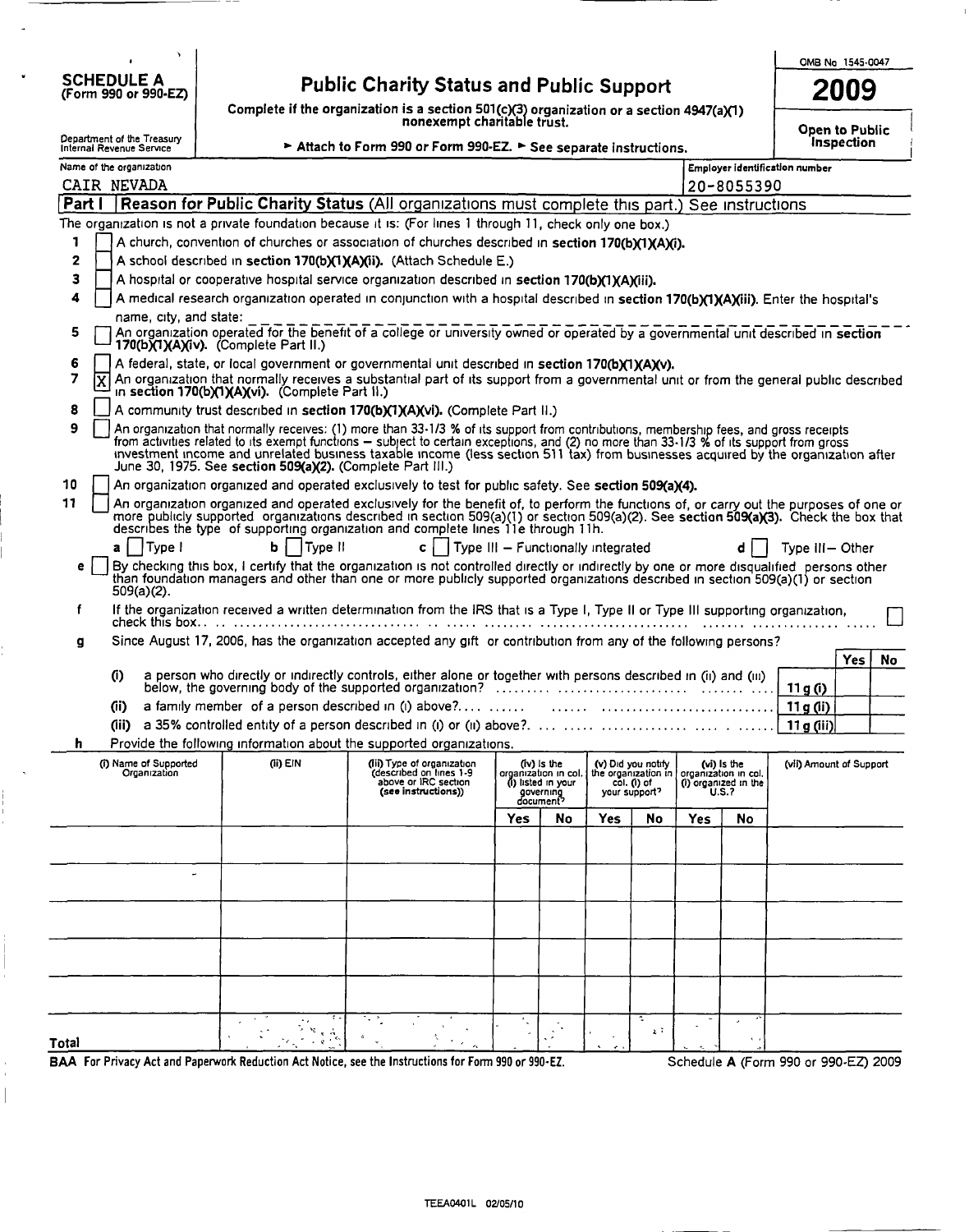### Schedule A (Form 990 or 990-EZ) 2009 CAIR NEVADA 2000 20-8055390 Page 2 Part II Support Schedule for Organizations Described in Sections 170(b)(1)(A)(iv) and 170(b)(1)(A)(vi)

 $\ddot{\phantom{1}}$ 

 $\mathbf{r}$ 

 $\cdot$ 

(Complete only if you checked the box on line 5, 7, or 8 of Part I.)

|            | <b>Section A. Public Support</b>                                                                                                                                                                                                                                                                                                                                                                     |            |                          |            |            |                                      |                                      |
|------------|------------------------------------------------------------------------------------------------------------------------------------------------------------------------------------------------------------------------------------------------------------------------------------------------------------------------------------------------------------------------------------------------------|------------|--------------------------|------------|------------|--------------------------------------|--------------------------------------|
|            | Calendar year (or fiscal year<br>beginning in) $\blacktriangleright$                                                                                                                                                                                                                                                                                                                                 | $(a)$ 2005 | (b) $2006$               | $(c)$ 2007 | (d) 2008   | $(e)$ 2009                           | (f) Total                            |
|            | 1<br>Gifts, grants, contributions and<br>membership fees received. (Do<br>not include 'unusual grants')                                                                                                                                                                                                                                                                                              |            |                          | 78,014.    | 60,990.    |                                      | 139,004.                             |
|            | 2 Tax revenues levied for the<br>organization's benefit and<br>either paid to it or expended<br>on its behalf $\dots \dots \dots$                                                                                                                                                                                                                                                                    |            |                          |            |            |                                      | О.                                   |
| 3          | The value of services or<br>facilities furnished to the<br>organization by a governmental<br>unit without charge. Do not<br>include the value of services or<br>facilities generally furnished to<br>the public without charge                                                                                                                                                                       |            |                          |            |            |                                      | 0.                                   |
| 4          | Total. Add lines 1-through 3                                                                                                                                                                                                                                                                                                                                                                         | 0.         | $\mathbf 0$ .            | 78,014.    | 60,990     | 0.                                   | 139,004.                             |
| 5          | The portion of total<br>contributions by each person<br>(other than a governmental<br>unit or publicly supported<br>organization) included on line 1<br>that exceeds 2% of the amount<br>shown on line 11, column (f).                                                                                                                                                                               | হ          |                          | তি> চুস    |            |                                      | О.                                   |
| 6          | Public support. Subtract line 5<br>from line 4                                                                                                                                                                                                                                                                                                                                                       |            |                          | بمقهم      |            |                                      | 139,004.                             |
|            | <b>Section B. Total Support</b>                                                                                                                                                                                                                                                                                                                                                                      |            |                          |            |            |                                      |                                      |
|            | Calendar year (or fiscal year<br>beginning in) $\blacktriangleright$                                                                                                                                                                                                                                                                                                                                 | (a) 2005   | (b) 2006                 | $(c)$ 2007 | $(d)$ 2008 | (e) 2009                             | (f) Total                            |
|            | 7 Amounts from line 4                                                                                                                                                                                                                                                                                                                                                                                | 0.         | 0.                       | 78,014.    | 60,990.    | 0.                                   | 139,004.                             |
| 8          | Gross income from interest.<br>dividends, payments received<br>on securities loans, rents,<br>royalties and income form<br>similar sources                                                                                                                                                                                                                                                           |            |                          |            |            |                                      | $0_{\cdot}$                          |
| 9          | Net income from unrelated<br>business activities, whether or<br>not the business is regularly                                                                                                                                                                                                                                                                                                        |            |                          |            |            |                                      | 0.                                   |
|            | 10 Other income. Do not include<br>gain or loss from the sale of<br>capital assets (Explain in<br>Part $IV.$ )                                                                                                                                                                                                                                                                                       |            |                          |            |            |                                      | 0.                                   |
|            | 11 Total support. Add lines 7<br>through $0 \ldots \ldots \ldots$                                                                                                                                                                                                                                                                                                                                    |            | $\tilde{\mathbb{C}}$ , . |            |            |                                      | 139,004.                             |
|            |                                                                                                                                                                                                                                                                                                                                                                                                      |            |                          |            |            |                                      | 0.                                   |
|            | 13 First five years. If the Form 990 is for the organization's first, second, third, fourth, or fifth tax year as a section 501(c)(3)                                                                                                                                                                                                                                                                |            |                          |            |            |                                      | $\blacktriangleright$ $\overline{X}$ |
|            | <b>Section C. Computation of Public Support Percentage</b>                                                                                                                                                                                                                                                                                                                                           |            |                          |            |            |                                      |                                      |
|            |                                                                                                                                                                                                                                                                                                                                                                                                      |            |                          |            |            |                                      | %                                    |
|            |                                                                                                                                                                                                                                                                                                                                                                                                      |            |                          |            |            | 15                                   | %                                    |
|            | 16a 33-1/3 support test - 2009. If the organization did not check the box on line 13, and the line 14 is 33-1/3 % or more, check this box                                                                                                                                                                                                                                                            |            |                          |            |            |                                      |                                      |
|            | b 33-1/3 support test - 2008. If the organization did not check a box on line 13, or 16a, and line 15 is 33-1/3% or more, check this box                                                                                                                                                                                                                                                             |            |                          |            |            |                                      |                                      |
|            | 17a 10%-facts-and-circumstances test - 2009 If the organization did not check a box on line 13, 16a, or 16b, and line 14 is 10%<br>or more, and if the organization meets the 'facts-and-circumstances' test, check this box and stop here. Explain in Part IV how<br>the organization meets the 'facts-and-circumstances' test. The organization qualifies as a publicly supported organization     |            |                          |            |            |                                      |                                      |
|            | b 10%-facts-and-circumstances test - 2008. If the organization did not check a box on line 13, 16a, 16b, or 17a, and line 15 is 10%<br>or more, and if the organization meets the 'facts-and-circumstances' test, check this box and stop here. Explain in Part IV how the<br>organization meets the 'facts-and-circumstances' test. The organization qualifies as a publicly supported organization |            |                          |            |            |                                      |                                      |
| <b>BAA</b> | 18 Private foundation. If the organization did not check a box on line, 13, 16a, 16b, 17a, or 17b, check this box and see instructions.                                                                                                                                                                                                                                                              |            |                          |            |            | Schedule A (Form 990 or 990-EZ) 2009 |                                      |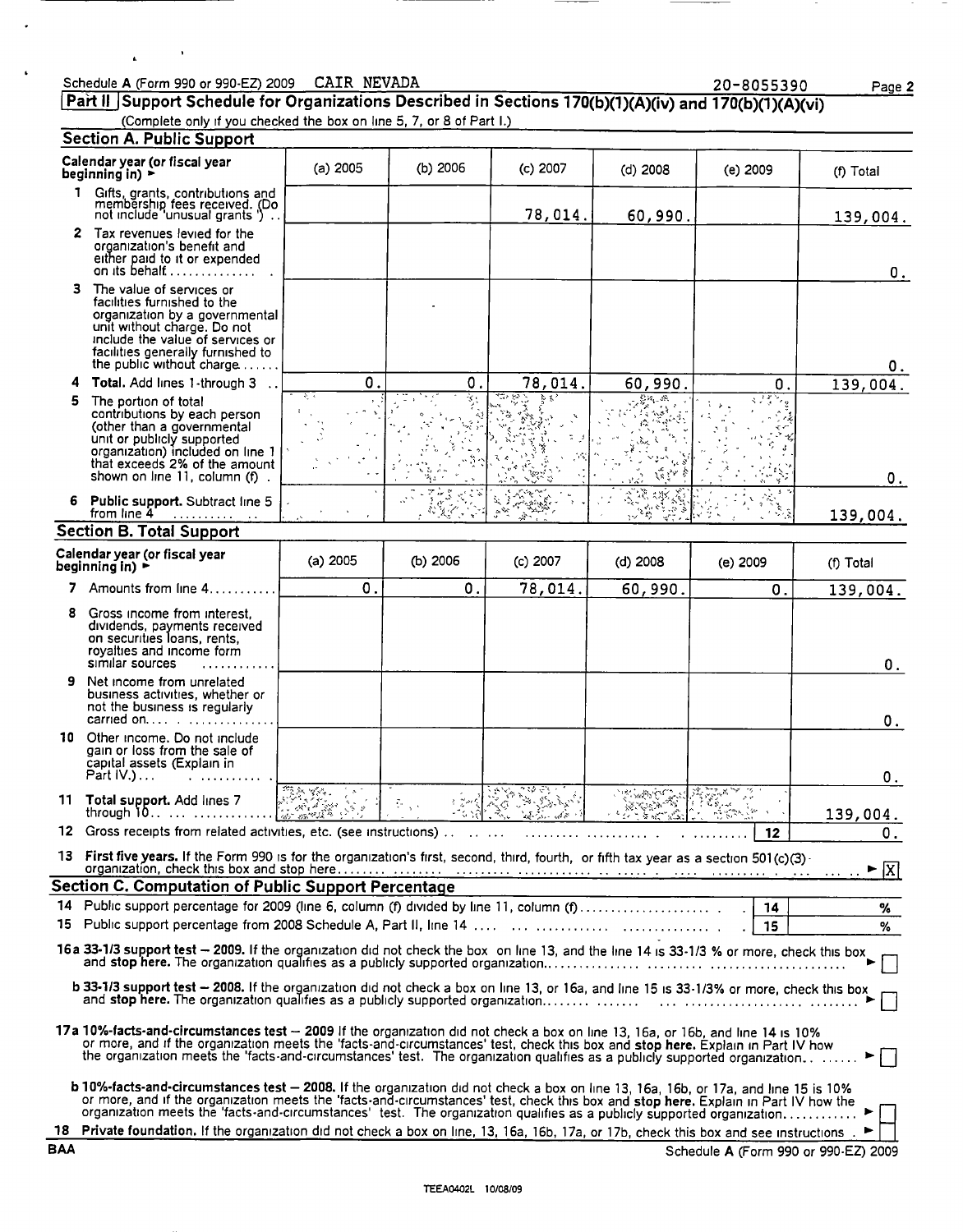## Schedule A (Form 990 or 990-EZ) 2009 CAIR NEVADA 2000 2000 2000 Page 3

 $\ddot{\phantom{1}}$ 

 $\ddot{\phantom{0}}$ 

|                                                             | Part III      Support Schedule for Organizations Described in Section 509(a)(2) |  |
|-------------------------------------------------------------|---------------------------------------------------------------------------------|--|
| (Complete only if you checked the box on line 9 of Part I.) |                                                                                 |  |

|              | <b>Section A. Public Support</b>                                                                                                                                                                                                                                                                                                                  |            |                                                                                     |             |            |                        |           |
|--------------|---------------------------------------------------------------------------------------------------------------------------------------------------------------------------------------------------------------------------------------------------------------------------------------------------------------------------------------------------|------------|-------------------------------------------------------------------------------------|-------------|------------|------------------------|-----------|
|              | Calendar year (or fiscal yr beginning in) >                                                                                                                                                                                                                                                                                                       | (a) 2005   | (b) 2006                                                                            | $(c)$ 2007  | $(d)$ 2008 | $(e)$ 2009             | (f) Total |
|              | 1 Gifts, grants, contributions and<br>membership fees received. (Do<br>not include 'unusual grants.')                                                                                                                                                                                                                                             |            |                                                                                     |             |            |                        |           |
| $\mathbf{2}$ | Gross receipts from                                                                                                                                                                                                                                                                                                                               |            |                                                                                     |             |            |                        |           |
|              | admissions, merchandise sold<br>or services performed, or<br>facilities furnished in a activity<br>that is related to the                                                                                                                                                                                                                         |            |                                                                                     |             |            |                        |           |
|              | organization's tax-exempt<br>purpose.                                                                                                                                                                                                                                                                                                             |            |                                                                                     |             |            |                        |           |
|              | 3 Gross receipts from activities that are<br>not an unrelated trade or business<br>under section $513.$                                                                                                                                                                                                                                           |            |                                                                                     |             |            |                        |           |
|              | 4 Tax revenues levied for the                                                                                                                                                                                                                                                                                                                     |            |                                                                                     |             |            |                        |           |
|              | organization's benefit and<br>either paid to or expended on<br>its behalf $\ldots$                                                                                                                                                                                                                                                                |            |                                                                                     |             |            |                        |           |
| 5            | The value of services or<br>facilities furnished by a<br>governmental unit to the<br>organization without charge                                                                                                                                                                                                                                  |            |                                                                                     |             |            |                        |           |
|              |                                                                                                                                                                                                                                                                                                                                                   |            |                                                                                     |             |            |                        |           |
|              | 6 Total. Add lines 1 through 5                                                                                                                                                                                                                                                                                                                    |            |                                                                                     |             |            |                        |           |
|              | <b>7a</b> Amounts included on lines 1,<br>2, 3 received from disqualified<br>persons<br>1.1.1.1.1.1.1.1                                                                                                                                                                                                                                           |            |                                                                                     |             |            |                        |           |
|              | <b>b</b> Amounts included on lines 2<br>and 3 received from other than                                                                                                                                                                                                                                                                            |            |                                                                                     |             |            |                        |           |
|              | disqualified persons that                                                                                                                                                                                                                                                                                                                         |            |                                                                                     |             |            |                        |           |
|              | exceed the greater of 1% of<br>the amount on line 13 for the                                                                                                                                                                                                                                                                                      |            |                                                                                     |             |            |                        |           |
|              |                                                                                                                                                                                                                                                                                                                                                   |            |                                                                                     |             |            |                        |           |
|              | c Add lines 7a and 7b $\dots$ , $\dots$                                                                                                                                                                                                                                                                                                           |            |                                                                                     | kis<br>Nati | ار ځ<br>تر |                        |           |
| 8            | Public support (Subtract line                                                                                                                                                                                                                                                                                                                     | $\sqrt{2}$ | 2.737<br>$\mathbf{v}_{\mathbf{m}}$<br>$\frac{1}{2}$<br>$\sqrt{\frac{2}{3}}$<br>्युः | here        | J.<br>土豆   | ₹.<br>$\sqrt{2}$<br>つけ |           |
|              | 7c from line 6.)                                                                                                                                                                                                                                                                                                                                  |            |                                                                                     |             |            |                        |           |
|              |                                                                                                                                                                                                                                                                                                                                                   |            |                                                                                     |             |            |                        |           |
|              | <b>Section B. Total Support</b>                                                                                                                                                                                                                                                                                                                   |            |                                                                                     |             |            |                        |           |
|              | Calendar year (or fiscal yr beginning in) $\blacktriangleright$                                                                                                                                                                                                                                                                                   | (a) 2005   | $(b)$ 2006                                                                          | $(c)$ 2007  | $(d)$ 2008 | (e) 2009               | (f) Total |
|              | <b>9</b> Amounts from line $6 \ldots$ .                                                                                                                                                                                                                                                                                                           |            |                                                                                     |             |            |                        |           |
|              | <b>10 a</b> Gross income from interest,<br>dividends, payments received<br>on securities loans, rents,<br>royalties and income form<br>similar sources                                                                                                                                                                                            |            |                                                                                     |             |            |                        |           |
|              | <b>b</b> Unrelated business taxable<br>income (less section 511)<br>taxes) from businesses<br>acquired after June 30, 1975.                                                                                                                                                                                                                       |            |                                                                                     |             |            |                        |           |
|              | c Add lines 10a and 10b                                                                                                                                                                                                                                                                                                                           |            |                                                                                     |             |            |                        |           |
| 11.          | Net income from unrelated business<br>activities not included inline 10b,<br>whether or not the business is                                                                                                                                                                                                                                       |            |                                                                                     |             |            |                        |           |
|              | regularly carried on. $\ldots$ .                                                                                                                                                                                                                                                                                                                  |            |                                                                                     |             |            |                        |           |
|              | 12 Other income. Do not include<br>gain or loss from the sale of<br>capital assets (Explain in<br>Part IV.)                                                                                                                                                                                                                                       |            |                                                                                     |             |            |                        |           |
|              | 13 Total support. (add Ins 9, 10c, 11, and 12)                                                                                                                                                                                                                                                                                                    |            | $-33\%$                                                                             | 37 T.P      |            |                        |           |
| 14.          | First five years. If the Form 990 is for the organization's first, second, third, fourth, or fifth tax year as a section 501(c)(3)                                                                                                                                                                                                                |            |                                                                                     |             |            |                        |           |
|              |                                                                                                                                                                                                                                                                                                                                                   |            |                                                                                     |             |            |                        |           |
|              | Section C. Computation of Public Support Percentage                                                                                                                                                                                                                                                                                               |            |                                                                                     |             |            |                        |           |
|              |                                                                                                                                                                                                                                                                                                                                                   |            |                                                                                     |             |            | 15                     | ℅         |
|              | 16 Public support percentage from 2008 Schedule A, Part III, line 15                                                                                                                                                                                                                                                                              |            |                                                                                     |             |            | 16                     | %         |
|              | Section D. Computation of Investment Income Percentage                                                                                                                                                                                                                                                                                            |            |                                                                                     |             |            |                        |           |
|              | 17 Investment income percentage for 2009 (line 10c, column (f) divided by line 13, column (f))                                                                                                                                                                                                                                                    |            |                                                                                     |             |            | 17                     | %         |
|              | 18 Investment income percentage from 2008 Schedule A, Part III, line 17<br>19a 33-1/3 support tests - 2009. If the organization did not check the box on line 14, and line 15 is more than 33-1/3%, and line 17 is not                                                                                                                            |            |                                                                                     |             |            | 18                     | %         |
|              | more than 33-1/3%, check this box and stop here. The organization qualifies as a publicly supported organization<br>b 33-1/3 support tests - 2008. If the organization did not check a box on line 14 or 19a, and line 16 is more than 33-1/3%, and line 18 is not more than 33-1/3%, check this box and stop here. The organization qualifies as |            |                                                                                     |             |            |                        |           |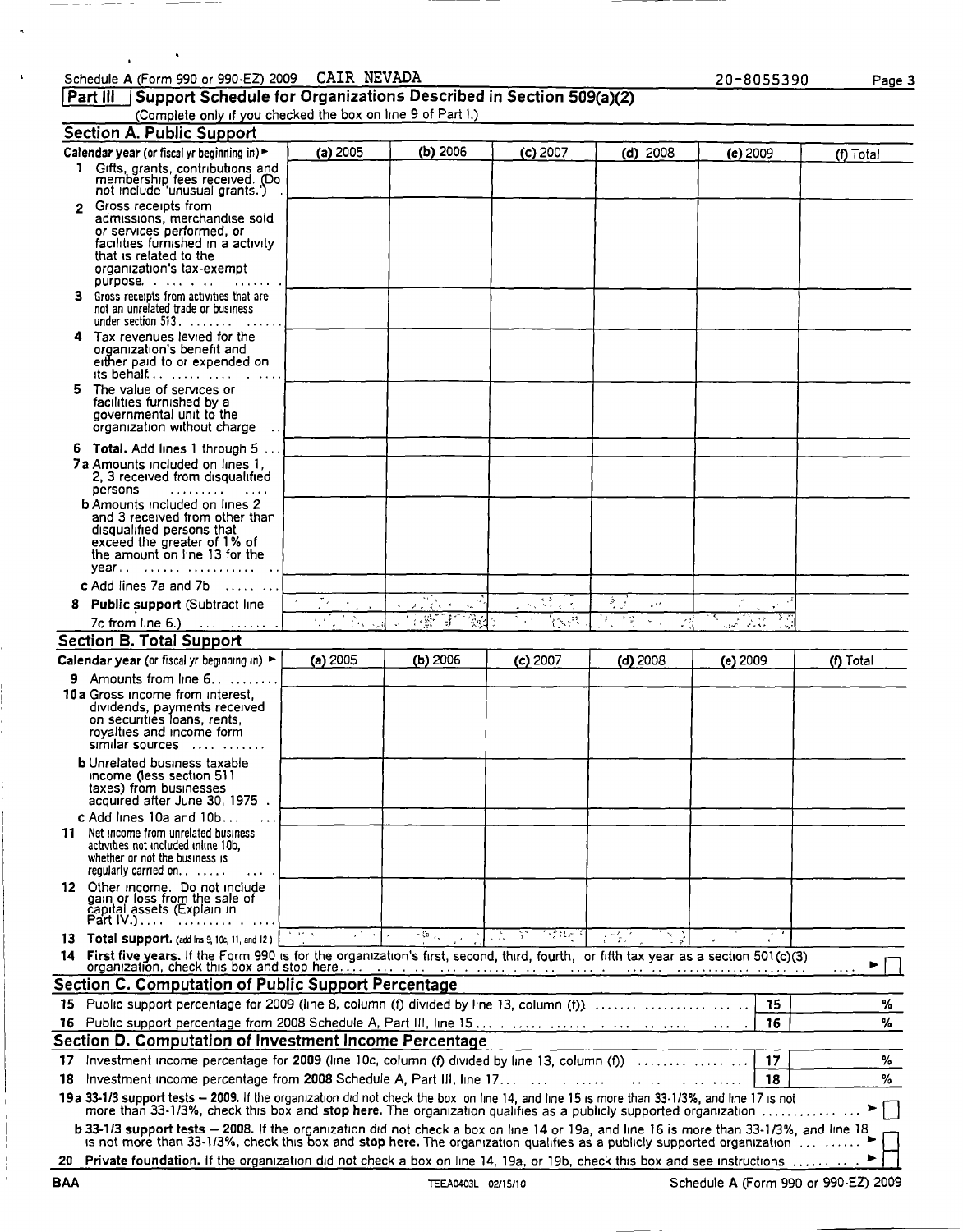Schedule A (Form 990 or 990-EZ) 2009 CAIR NEVADA 2000 20-8055390 Page 4

 $\overline{a}$ 

Part IV Supplemental Information. Complete this part to provide the explanations required by Part II, line 10; Part II, line 17a or 17b; and Part III, line 12. Provide any other additional information. See instructions.

| . <u>_ _ _ _ _ _ _ _ _ _ _ _ _</u> _ _ |
|----------------------------------------|
|                                        |
|                                        |
|                                        |
|                                        |
|                                        |
|                                        |
|                                        |
|                                        |
|                                        |
|                                        |